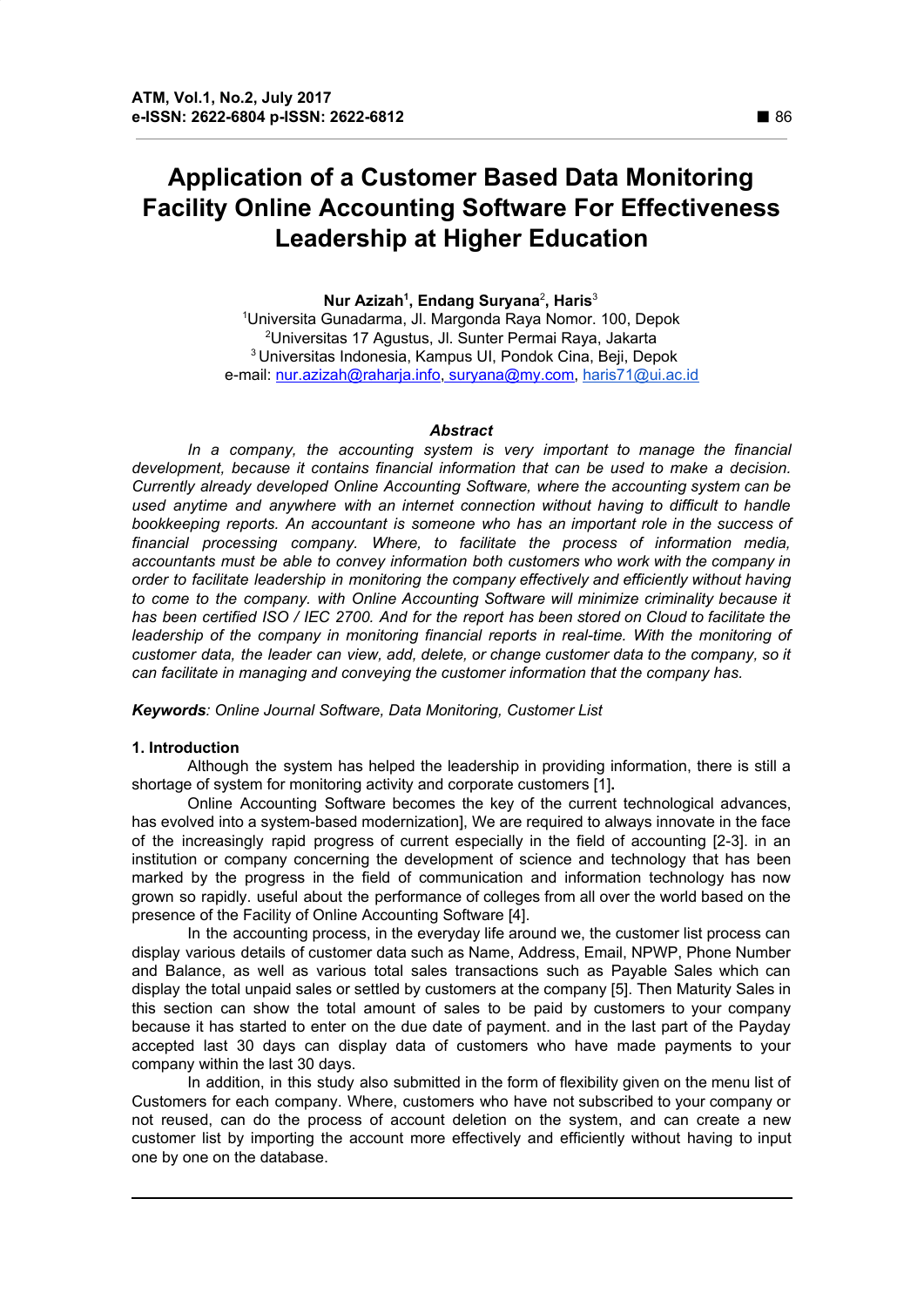| <b>JURNAL</b><br>ຝ                                | $\equiv$ Beli<br>图 Biaya<br>$\bullet$ Jual |                             |                                   |                           | л<br>PT. SURAT KABAR LAMA.COM +<br>$\odot$<br><b>ADMIN</b>        |
|---------------------------------------------------|--------------------------------------------|-----------------------------|-----------------------------------|---------------------------|-------------------------------------------------------------------|
| A Dasbor<br>Laporan                               | Pelanggan<br>Pelanggan                     |                             |                                   |                           | + Buat Pelanggan Baru                                             |
| Kas & Bank<br>Penjualan                           | Penjualan Belum Dibayar (dalam IDR)        | R                           | Penjualan Jatuh Tempo (dalam IDR) | $\blacksquare$            | Bayaran Diterima 30-Hari Terakhir (dalam IDR) 1                   |
| Pembelian                                         | Total<br>Rp. 1.424.936.554,91              |                             | Total<br>Rp. 1.024.936.554,91     | Total<br>Rp. 1.210.000,00 |                                                                   |
| 图 Biaya                                           |                                            |                             |                                   |                           | Saldo berdasarkan tanggal 16/04/2018, kecuali ada pernyataan lain |
| 基 Pelanggan                                       | Daftar Pelanggan                           |                             |                                   |                           | $\mathsf Q$<br>Pencarian                                          |
| <b>Wi</b> Supplier                                | Tampilkan Arsip Pelanggan                  |                             |                                   |                           | $\pm$ import                                                      |
| <b><i>G</i></b> Produk                            |                                            |                             |                                   |                           | $E$ Export                                                        |
| <b>ID</b> Pengaturan Aset<br><b>B</b> Daftar Akun | $\qquad \qquad \Box$<br>Nama Panggilan     | Alamat                      | Email                             | Telepon                   | Saldo (dalam IDR)                                                 |
|                                                   | Budi<br>$\Box$                             |                             |                                   |                           | 0.00                                                              |
|                                                   | Diana<br>$\Box$                            | Jl. Diponegoro No.100       | quin@grogoljy.id                  | 021-78378783              | 0.00                                                              |
| <b>E</b> Daftar Lainnya                           |                                            |                             |                                   |                           |                                                                   |
| Add-Ons                                           | Nina                                       | Jl, Budi Indah No. 20       | nina@metrobox.com                 | 021-5521461               | 447.781.933.66                                                    |
|                                                   | Peter                                      | Jl. Pondok Aren No. 20      | peter@grafika.id                  | 021-5340552               | 88.459.621.25                                                     |
| & Settings                                        | Rossa                                      | Jl. Daan Mogot KM 11 No. 30 | rossa@gmail.com                   | 021-88701053              | 52360.000.00                                                      |

Figure 1. Display Customer List Menu

The picture above is information obtained from the initial view on the subscriber list menu, which contains the complete data of the customer in your company. On View Menu, there is a list of subscribers address, e-mail address, phone number, and customer balance. where the balance is denominated in rupiah (IDR) for financial information for the management of the company [6-7]. then there are facilities import and export on the menu lists this subscriber to facilitate the input data data list new customers at the company. Thus, companies can be facilitated in the process of obtaining more detailed financial information.

## **2. Result and Discussion**

Currently, many companies are difficult to monitor the existing financial statements, due to the absence of an accounting system that can provide ease or flexibility in the company. A monitoring will be valuable for the leader based on the needs the level of leadership in the company [8].With Online Accounting Software, the leader can monitor customers who are working with the company.

Each company must have a different cash account, then the company can create a new cash account by going to the account list menu and select + create a new account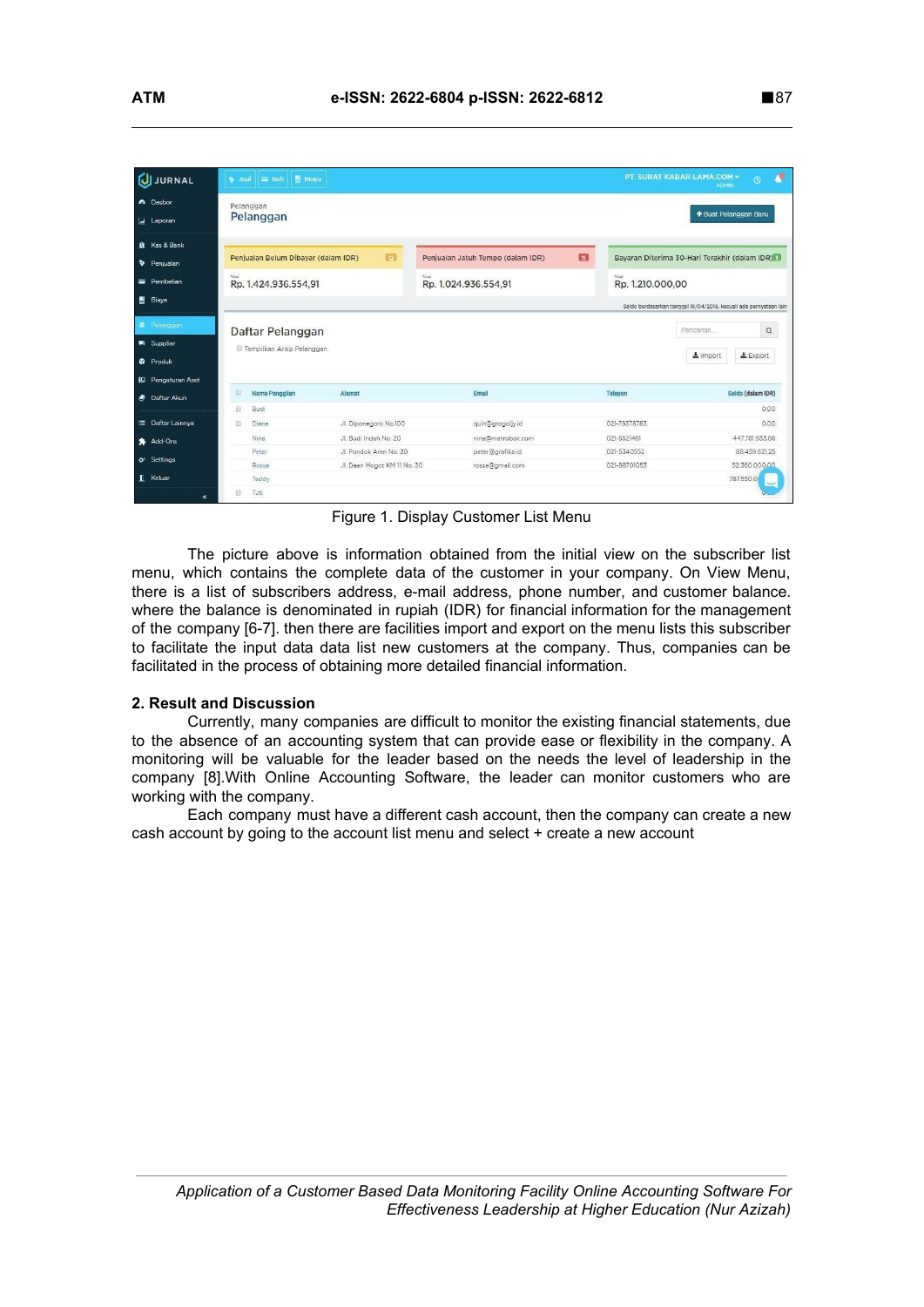|                       | Nama Perusahaan              |             |               | Email                    |            | <b>NPWP</b>   |                         |              |
|-----------------------|------------------------------|-------------|---------------|--------------------------|------------|---------------|-------------------------|--------------|
|                       | PT. Stanza Fashion           |             |               | philip@stanzafashion.id  |            | 9839300202    |                         |              |
| Gelar                 | Nama Depan                   | Nama Tengah | Nama Keluarga | Mobile                   | Telepon    |               | Fax                     |              |
| Mr.                   | Philip                       | Charles     | William       | 081288009922             | 0211234513 | 0211234514    |                         |              |
|                       | * Nama Panggilan             |             |               | <b>Informasi Lainnya</b> |            |               |                         |              |
| Philip                |                              |             |               | Nomor Pelanggan: 100     |            |               |                         |              |
|                       | Alamat Penagihan             |             |               |                          |            |               |                         |              |
|                       | JJ. Jendral Sudirman No. 100 |             |               | * Akun Piutang           |            | * Akun Hutang |                         |              |
|                       |                              |             |               | Piutang Usaha            | v.         | Hutang Usaha  |                         | $\cdot$      |
|                       | Alamat Pengiriman            |             |               |                          |            |               |                         |              |
| Jl. Daan Mogot No. 30 |                              |             |               | Piutang Maksimal         |            | <b>Net 30</b> | Syarat Pembayaran Utama | $\mathbf{v}$ |
|                       |                              |             |               |                          |            |               |                         |              |

Figure 2. New Account Creation Form

In Figure 2, there is a new customer data form with the process of entering the company name, then fill in the nickname and more information as needed. In the current globalization era keeping in touch with prospective customers by way of sending information – information that is related most important points [9], [11]. If you have finished to fill the form in the picture above as needed, you can see the 2 buttons located at the bottom of the form. there is a click "Cancel" to cancel the addition of new customers that you just created indirectly will not be saved. then in order to store new customer data can be done click "Create New Customers" automatically new customers are automatically saved on your company's customer list.

|        |                                                                                 |           | + Bust Pelanggan Baru                                               |
|--------|---------------------------------------------------------------------------------|-----------|---------------------------------------------------------------------|
|        |                                                                                 | $\bullet$ | Bayaran Diterima 30-Hari Terakhir (dala<br>IDR)                     |
|        | <b>Seat</b><br>Rp. 0,00                                                         |           | <b>Tower</b><br>Rp. 0,00                                            |
|        |                                                                                 |           | Saldo adalah untuk semua jangka waktu, kecuali ada pernyataan lain  |
|        |                                                                                 |           | $\alpha$<br>Pencerian.<br>$\Delta$ import<br>$A$ Export             |
| Alamet | Email                                                                           | Telepon   | Saldo (dalam IDR)                                                   |
|        |                                                                                 |           |                                                                     |
|        | Penjualan Belum Dibayar (dalam IDR)<br><sup>(i)</sup> Tempilkan Arsip Palanggan |           | Penjualan Jatuh Tempo (dalam IDR)<br>Anda belum memiliki pelanggan. |

Figure 3. Import Form on Customer List

Then in figure 3, for the process of entering the list of customers using the import menu can facilitate the accountant in minimizing the time, with the first step like picture 3 above that is by click "Import"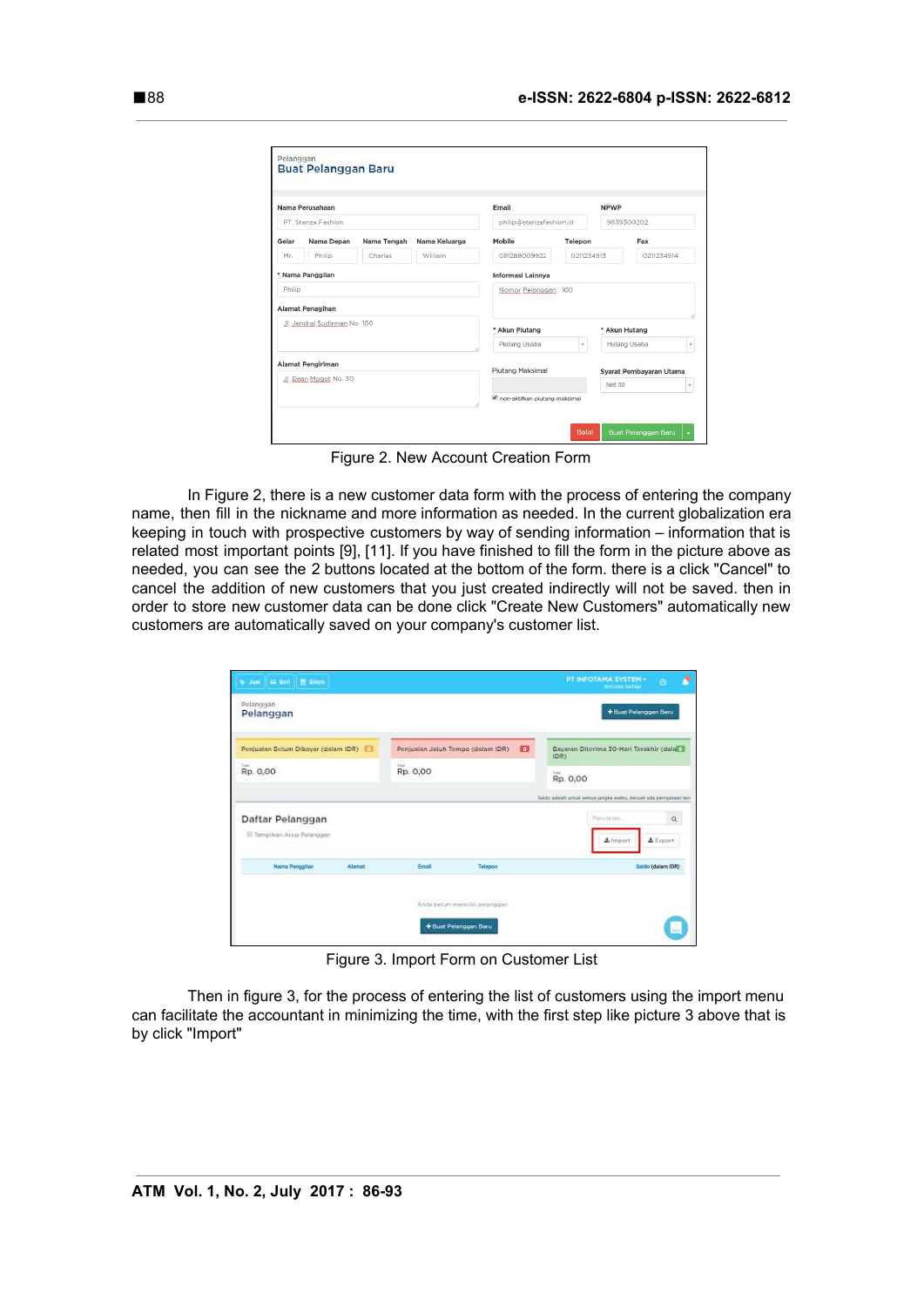

Figure 4. *Upload Customer List File*

In Figure 4 above, there are 3 (three) option points at the export facility of the subscriber list ie download the template file, copy your old data, and upload the template file. You can choose the 3rd point to upload the template file will automatically import the database on your computer

| <sub>Import</sub><br>Pelanggan                                     |  |                              |
|--------------------------------------------------------------------|--|------------------------------|
| Import Succeed ©<br>4 Data Success<br>O Data Error<br>4 Total Data |  |                              |
|                                                                    |  | IMPORT MORE<br><b>FINISH</b> |

Figure 5. New Customer View successful to import

In Figure 5, it is explained that the process of importing customer lists on a computer database has been successful and successful for input. so automatically new customers can be synchronized on your company's customer list.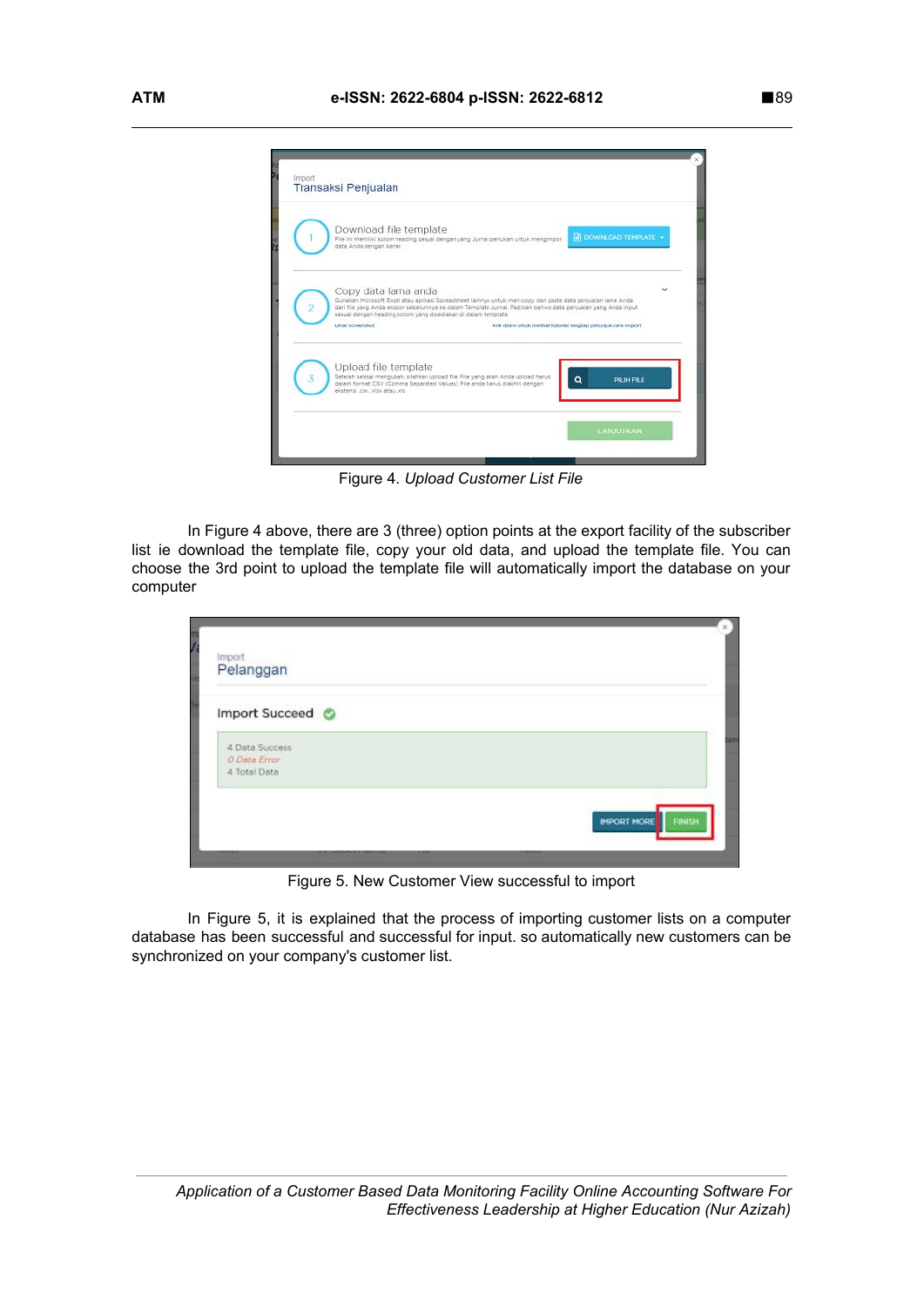|                | Daftar Pelanggan                         |                             |                    |              | Pencarian. | $\alpha$          |
|----------------|------------------------------------------|-----------------------------|--------------------|--------------|------------|-------------------|
|                | <sup>ED</sup> Tampilkan Arsip Pelanggan. |                             |                    |              | & Import   | $L$ Export        |
| Hapus<br>o     | Name Panggilan                           | Alemat                      | Email              | Telepon      |            | Saldo (dalam IDR) |
| B              | Nina                                     | JI. Budi Indah No. 20       | nina@metrobox.com  | 021-5521461  |            | 0.00              |
| $\overline{u}$ | Peter                                    | JI. Pondok Aren No. 201     | peter@grafika.id   | 021-5340552  |            | 0.00              |
| 助              | Qum                                      | JI. Diponegara No.100       | bi vilopotgallania | 021-78578783 |            | 0.00.             |
| Ð              | Rossa                                    | Jl. Daan Mogot KM 11 No. 30 | rossa@gmail.com    | 021-88701053 |            | 0.00              |
| SK.            | Timbet                                   | JL Ahmad Vani No. 50        | tweet@gmail.com    | 021-56701060 |            | 0.00              |
|                |                                          |                             |                    |              |            |                   |

Figure 6. Delete View on Customer List

The above view describes the delete facility on the customer list, in the top left corner there is a "Delete" button to delete a customer that is no longer active, or if you want to delete all subscribers can check the nickname column.

| Transaksi             | Credit Memo #10001 |           |                                                 |                    |       |      | <b>Belum Dibayar</b>                                     |
|-----------------------|--------------------|-----------|-------------------------------------------------|--------------------|-------|------|----------------------------------------------------------|
| Pembayar:             | PT Holastica       |           |                                                 |                    |       |      | <b>Total Amount Rp. 500.000,00</b><br>lihat jurnal entry |
| <b>Tal Transaksi:</b> | 20/11/2017         |           |                                                 | No Transaksi:      | 10001 | Tag: |                                                          |
| Setor ke              |                    | Deskripsi |                                                 |                    |       |      | Jumlah (in IDR)                                          |
| <b>Bank BCA</b>       |                    |           |                                                 |                    |       |      | 500.000,00                                               |
|                       |                    |           |                                                 | Total              |       |      | Rp. 500.000,00                                           |
|                       |                    |           | Pengembalian Kredit Memo<br>Gunakan Kredit Memo | <b>Sisa Kredit</b> |       |      | Rp. 500.000,00                                           |
| Hapus                 |                    |           | $\equiv$<br>Tindakan                            |                    |       |      | Ubah<br>Kembali                                          |

Figure 7. Display Credit Facility Memo on Customer List

Then, in the customer list view there is a memo credit facility. Memo credit can be used as repayment of sales / purchase invoices and can be used to record returns to customers from suppliers. From the picture and description above, it is evident that useful amenities [10], [12].

The initial stage of making a memo credit is to fill in the form on the customer list select the action and make a credit memo after completion is made there is a "Action" button that has two options that are "Credit Memo Returns" and "Use Credit Memo" you can choose on the Use Credit Memo button [13-15].

If you have a balance of receivables that start from a transaction in the previous period, then it can follow how to fill out and detail the beginning balance of receivables, and pay off the balance of receivables when moving data receivable for the system for the first time.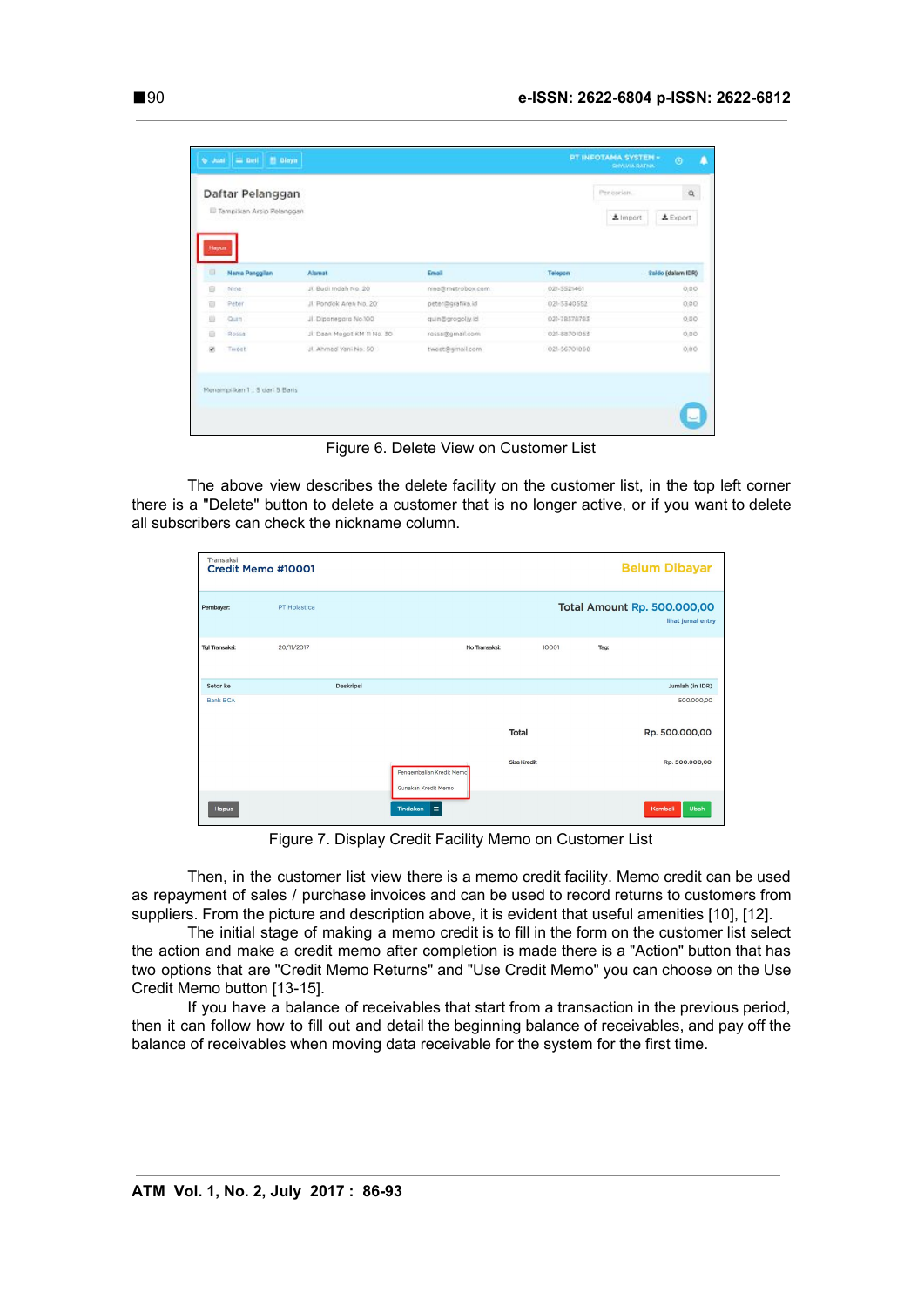

Figure 8. Preliminary Display Setting Beginning Balance

Initial stage, you can charge your account receivable balance first through Account List menu. Then, select the Actions click will show various options from start, closing book, set initial balance, account import and export account. you can choose to set the beginning balance.



Figure 9. Set Date At Beginning Balance

In Figure 9, the setting date of the conversion or the date of the initial balance is made. Select the conversion date (date of data migration to Journal for the first time).

| Transaksi<br>Buat Penagihan Penjualan                                                          |                                         |                                       | Penagihan Penjualan<br>$\mathbf{v}$ .                   |
|------------------------------------------------------------------------------------------------|-----------------------------------------|---------------------------------------|---------------------------------------------------------|
| * Pelanggan<br>Peter (customer)<br>$\times$ $\hspace{0.1cm}$ $\hspace{0.1cm}$ $\hspace{0.1cm}$ | Email<br>peter@grafika.id               | Info Pengiriman                       | Total Rp. 10.000.000,00                                 |
| Alamat Penagihan<br>Jl. Pondok Aren No. 20, DKI Jakarta                                        | <b>Tgl Transaksi</b><br>曲<br>31/12/2015 | No Transaksi 6 <sup>0</sup><br>[Auto] | Tag                                                     |
|                                                                                                | Tgl Jatuh Tempo<br>曲<br>30/01/2016      | No Referensi Pelanggan                | Gudang<br>Pilih gudang                                  |
|                                                                                                | Syarat Pembayaran<br>Net 30<br>$x -$    |                                       |                                                         |
| Mata Uang<br><b>IDR</b><br>$\;$                                                                |                                         |                                       | Harga termasuk pajak . D                                |
| Produk                                                                                         | Deskripsi<br>Kuantitas                  | Satuan<br>Harga Satuan                | Pajak<br>Diskon<br>Jumlah                               |
| Penjualan<br>$x -$                                                                             |                                         | Rp. 10.000.000.00<br>Buah v           | Pilh pajak<br>$\circ$<br>Rp. 10.000.000.00<br>$\ddot{}$ |

Figure 10. Initial Receivable Balance Form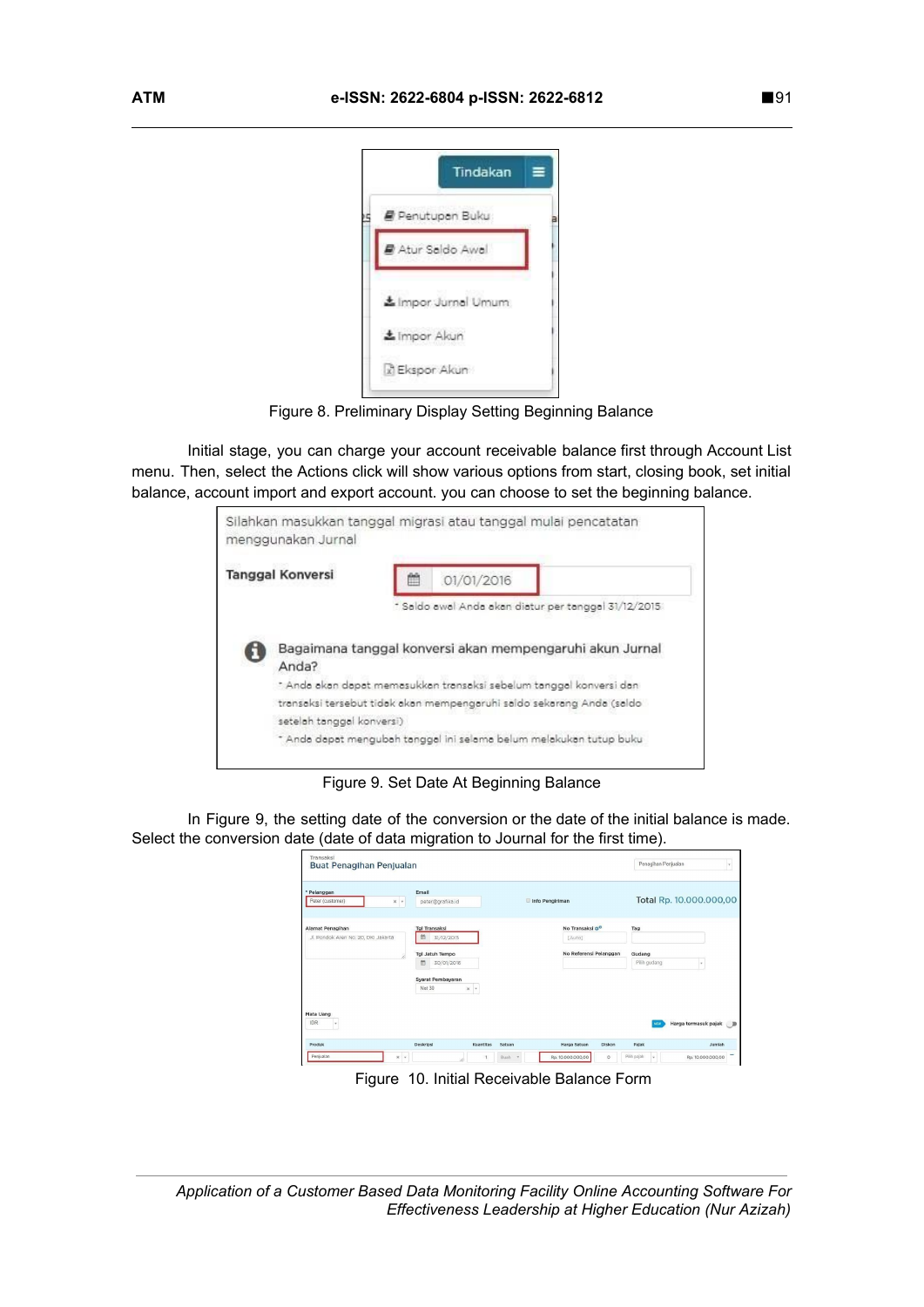After adjusting the date of conversion the beginning balance of receivables can appear after sales billing form customer, transaction date, and the product in the complete content there are buttons "Publish" then the initial balance of receivable has been issued.

| Transaksi<br>Penjualan                   |                                            |                                         |                   | + Buat Penjualan Baru                                              |          |
|------------------------------------------|--------------------------------------------|-----------------------------------------|-------------------|--------------------------------------------------------------------|----------|
| п<br>Penjualan Belum Dibayar (dalam IDR) | Penjualan Jatuh Tempo (dalam IDR)          | $\overline{\mathbf{m}}$                 |                   | Pelunasan Diterima 30 Hari Terakhir (dalam ID o                    |          |
| Total<br>Rp. 10.000.000,00               | Total<br>Rp. 10.000.000,00                 |                                         | Total<br>Rp. 0,00 |                                                                    |          |
|                                          |                                            |                                         |                   | Saldo adalah untuk semua jangka waktu, kecuali ada pernyataan lair |          |
| Transaksi Penjualan                      |                                            |                                         | $\pm$ Impor       | Pencarian                                                          | $\alpha$ |
| Faktur Penjualan<br>Pengiriman Penjualan | Pemesanan Penjualan<br>Penawaran Penjualan |                                         |                   |                                                                    |          |
| 回<br>Tanggal<br>Nomor                    | Pelanggan                                  | <b>Tgl Jatuh Tempo</b><br><b>Status</b> | Sisa Tagihan      | Total                                                              | Tags     |
| 31-12-2015<br>Θ<br>Sales Invoice #10001  | Peter                                      | 30-01-2016<br>Overdue                   | Rp. 10.000.000,00 | Rp. 10.000.000,00                                                  |          |

Figure 11. Beginning Balance Beginning View

After the initial balance of receivables has been published then the above view explains that the status of Overdue or unpaid, the next step is to pay off the balance receivable so that the status can be said to be paid or paid off.

|                     | Duplikat Transaksi      |
|---------------------|-------------------------|
|                     | Terima Pembayaran       |
|                     | Retur Penjualan         |
|                     | Atur Transaksi Berulang |
| Cetak & Lihat<br>۳∃ | Tindakan<br>≡           |

Figure 12. *Receive Payments When You Want to Pay Off Your Initial Balance*

In Figure 12, when you want to pay off the beginning balance of receivables can be done by clicking the initial balance of the receivables we have published then select the upper right corner of the button "Actions" and select the Accept Payments.

|   | Akun - Akun Piutang | (1-10100) Piutang Usaha                                      |                    |                   |                    | Ubah Akun         |
|---|---------------------|--------------------------------------------------------------|--------------------|-------------------|--------------------|-------------------|
|   | Transaksi Akun      |                                                              | Tgl transaksi dari | 首                 | 曲<br>sampai        | Filter            |
| O | Tanggal             | Nomor                                                        | Kontak             | Debit (dalam IDR) | Kredit (dalam IDR) | Saldo (dalam IDR) |
| O | 31/12/2015          | Sales Invoice #10001<br>Peniualan                            | Peter              | 10.000.000.00     | 0,00               | 10.000.000.00     |
|   | 31/12/2015          | Journal Entry #163<br>Reversal, Memo: Reversal               |                    | 0.00              | 10.000.000.00      | 0.00              |
|   | 31/12/2015          | Opening Balance #1<br>Opening Balance, Memo: Opening Balance |                    | 10.000.000.00     | 0,00               | 10.000.000.00     |
| Ū | 05/01/2016          | Receive Payment #10004<br>Faktur Peniualan #10001            | Peter              | 0,00              | 10.000.000,00      | 0,00              |

Figure 13. Display After Paying the Initial Balance of Receivables